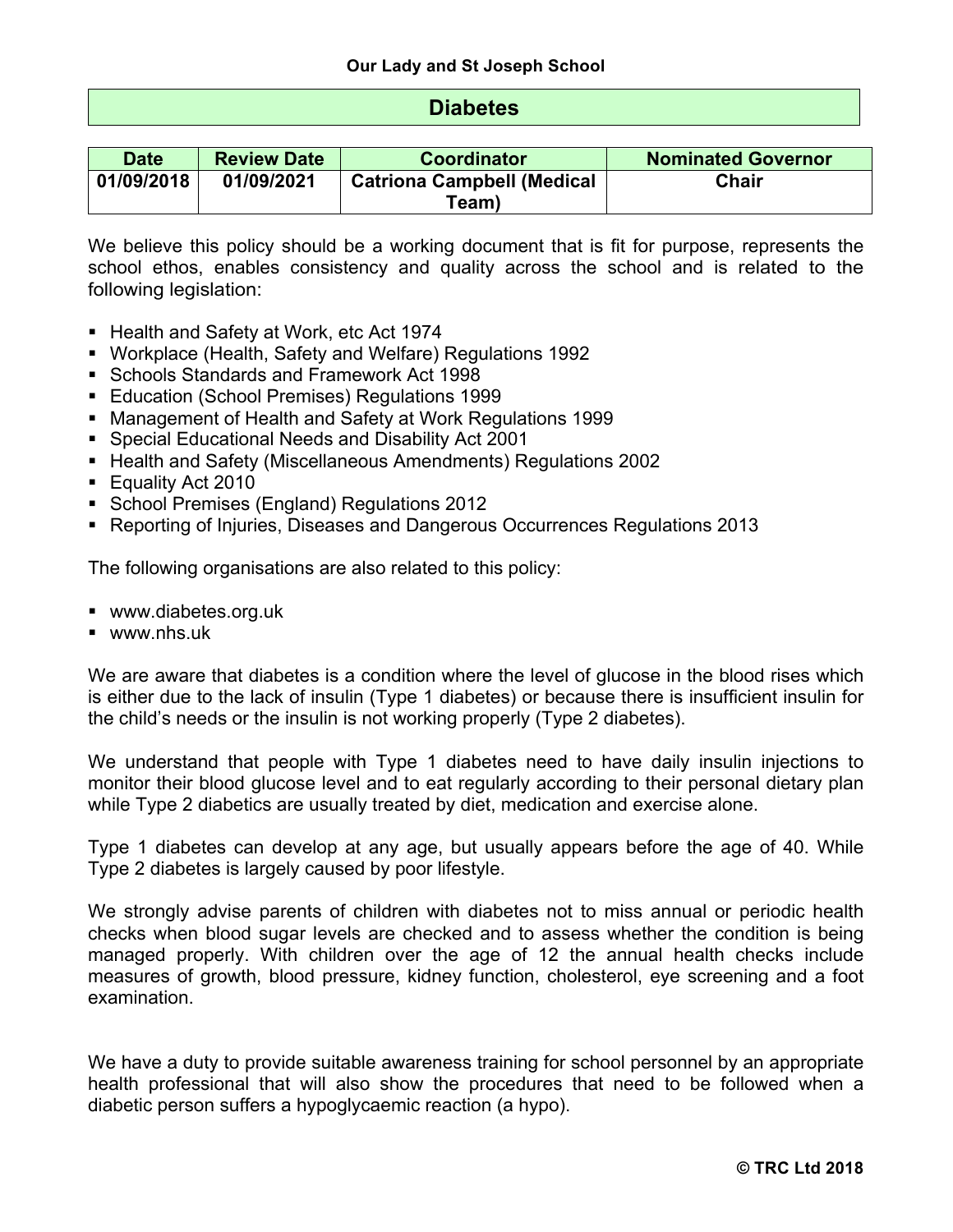However, we acknowledge that under the standard terms and conditions for the employment of teachers there is no legal duty for school personnel to administer or to supervise a child taking medication.

Administration of medicines by any member of the school personnel is undertaken purely on a voluntary basis and individual decisions will be respected. However, appropriate training will be provided before any member of the school personnel who has volunteered and accepted this role to be familiar with all administration of medication procedures.

Medicines will only be administered that have been prescribed by a doctor or some other authorised person and where it would be detrimental to a child's health if the medicine were not administered during the day. (See Administering Medicines policy)

School personnel need to be aware that diabetics may experience different symptoms and therefore it is essential that an individual health care plan is in place for each diabetic person. Parents and the Headteacher will be involved in drawing up this plan with the appropriate school personnel being aware of its contents. Health care plans must be in place for all diabetic pupils and diabetic adults in the school.

We ensure all school personnel and supply teachers:

- **•** are trained in first aid;
- will attend periodic first aid refresher training;
- are trained in how to administer medication in the case of a severe allergic reaction;
- are familiar with the Individual Health Care Plans of pupils in their care;
- know what to do in an emergency;
- are aware that allergy management strategies are incorporated into risk assessments for all school events, educational visits and sporting events.

We work hard to have in place and to maintain a system that ensures all medical care plans are kept up to date and are available at all times to school personnel who may need them in an emergency. It is vital that all medical care plans clearly indicate whether a pupil needs emergency medication such as asthma inhalers or epipens.

Those members of the school personnel who have volunteered to administer or supervise the taking of medication attend regular refresher training and are up to date with the medical care plans for those pupils with specific medical needs or emergency medication.

We wish to work closely with the School Council and to hear their views and opinions as we acknowledge and support Article 12 of the United Nations Convention on the Rights of the Child that children should be encouraged to form and to express their views.

We as a school community have a commitment to promote equality. Therefore, an equality impact assessment has been undertaken and we believe this policy is in line with the Equality Act 2010.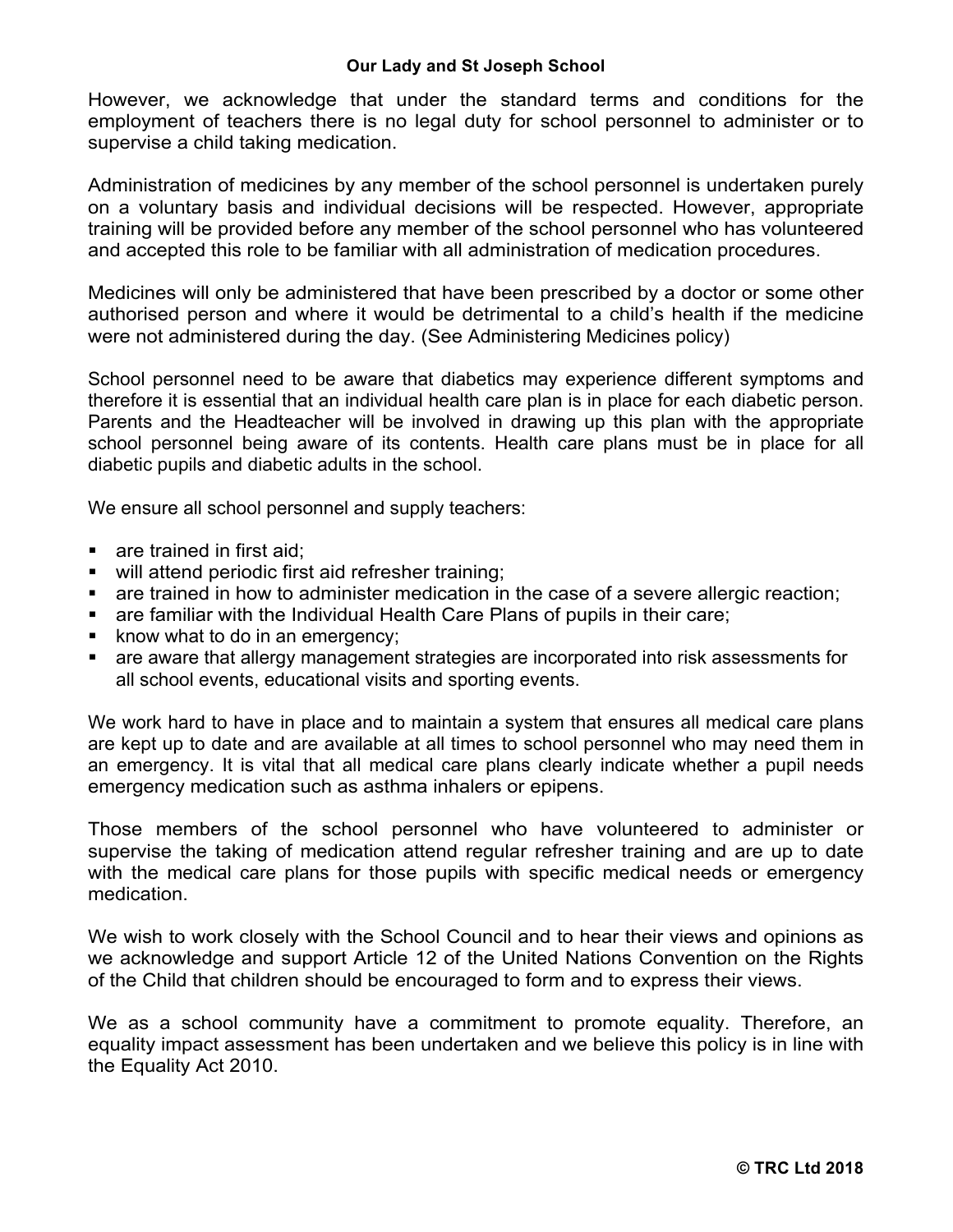We believe it is essential that this policy clearly identifies and outlines the roles and responsibilities of all those involved in the procedures and arrangements that is connected with this policy.

#### **Aims**

- To have in place individual health care plans for pupils and school personnel who are diabetics.
- § To have in place procedures to deal with hypoglycaemic reactions.
- To provide suitable training for school personnel from an appropriate health professional.
- § To make pupils aware of diabetes and its effects on people.
- § To ensure compliance with all relevant legislation connected to this policy.
- § To work with other schools and the local authority to share good practice in order to improve this policy.

### **Responsibility for the Policy and Procedure**

## **Role of the Governing Body**

The Governing Body has:

- appointed a member of staff to be the Coordinator for Health and Safety;
- delegated powers and responsibilities to the Headteacher to ensure all school personnel and visitors to the school are aware of and comply with this policy;
- responsibility for ensuring that the school complies with all equalities legislation;
- nominated a designated Equalities governor to ensure that appropriate action will be taken to deal with all prejudice related incidents or incidents which are a breach of this policy;
- responsibility for ensuring funding is in place to support this policy;
- **•** responsibility for ensuring this policy and all policies are maintained and updated regularly;
- **responsibility for ensuring all policies are made available to parents;**
- the responsibility of involving the School Council in:
	- $\Box$  determining this policy with the Governing Body;
	- $\Box$  discussing improvements to this policy during the school year;
	- $\Box$  organising surveys to gauge the thoughts of all pupils;
	- $\square$  reviewing the effectiveness of this policy with the Governing Body.
- nominated a link governor to:
	- $\square$  visit the school regularly;
	- $\Box$  work closely with the Headteacher and the coordinator;
	- $\square$  ensure this policy and other linked policies are up to date;
	- $\square$  ensure that everyone connected with the school is aware of this policy;
	- $\square$  attend training related to this policy;
	- $\Box$  report to the Governing Body every term;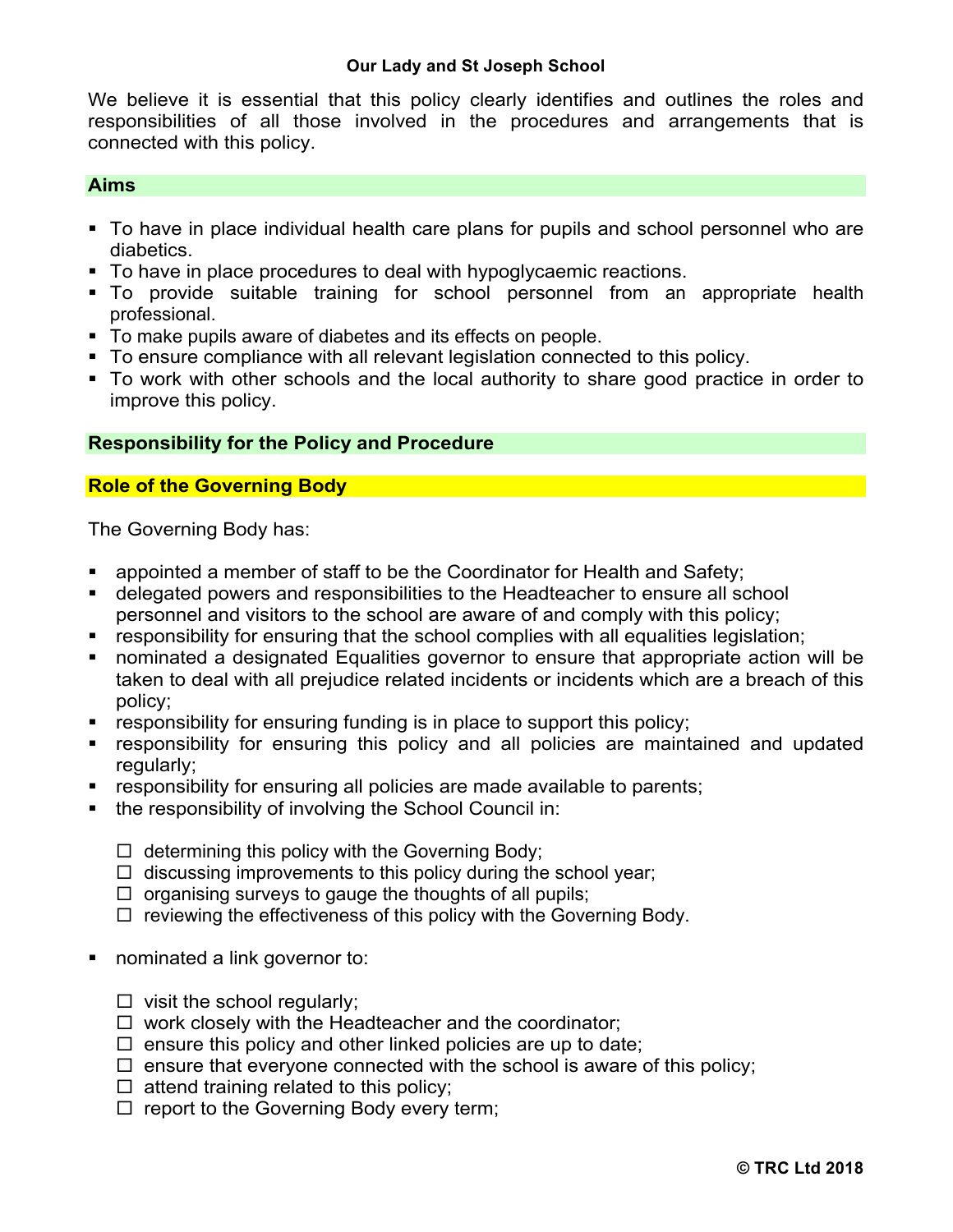- $\Box$  annually report to the Governing Body on the success and development of this policy.
- responsibility for the effective implementation, monitoring and evaluation of this policy.

### **Role of the Headteacher**

The Headteacher will:

- ensure all school personnel, pupils and parents are aware of and comply with this policy;
- ask for volunteers to supervise pupils who are diabetics;
- work closely with the link governor and coordinator;
- **provide leadership and vision in respect of equality;**
- have in place appropriate training for school personnel;
- monitor the effectiveness of this policy by speaking with pupils, school personnel, parents and governors;
- annually report to the Governing Body on the success and development of this policy.

## **Role of the Health and Safety Coordinator**

The coordinator will:

- lead the development of this policy throughout the school;
- work closely with the Headteacher and the nominated governor;
- **•** provide guidance and support to all staff;
- § provide training for all staff on induction and when the need arises;
- keep up to date with new developments and resources;
- **•** review and monitor;
- annually report to the Governing Body on the success and development of this policy.

### **Role of the Designated Person/s**

Members of the school personnel who have volunteered to administer or supervise the taking of medication will:

- undertake appropriate training;
- be up to date with the Individual Health Care Plans for those pupils with specific medical needs or emergency medication such as asthma inhalers or epipens.

### **Role of School Personnel**

School personnel will:

- comply with all the afore mentioned aspects of this policy;
- be asked to volunteer as first aiders;
- attend appropriate awareness training;
- be made aware of a child's individual health care plan
- implement the school's equalities policy and schemes;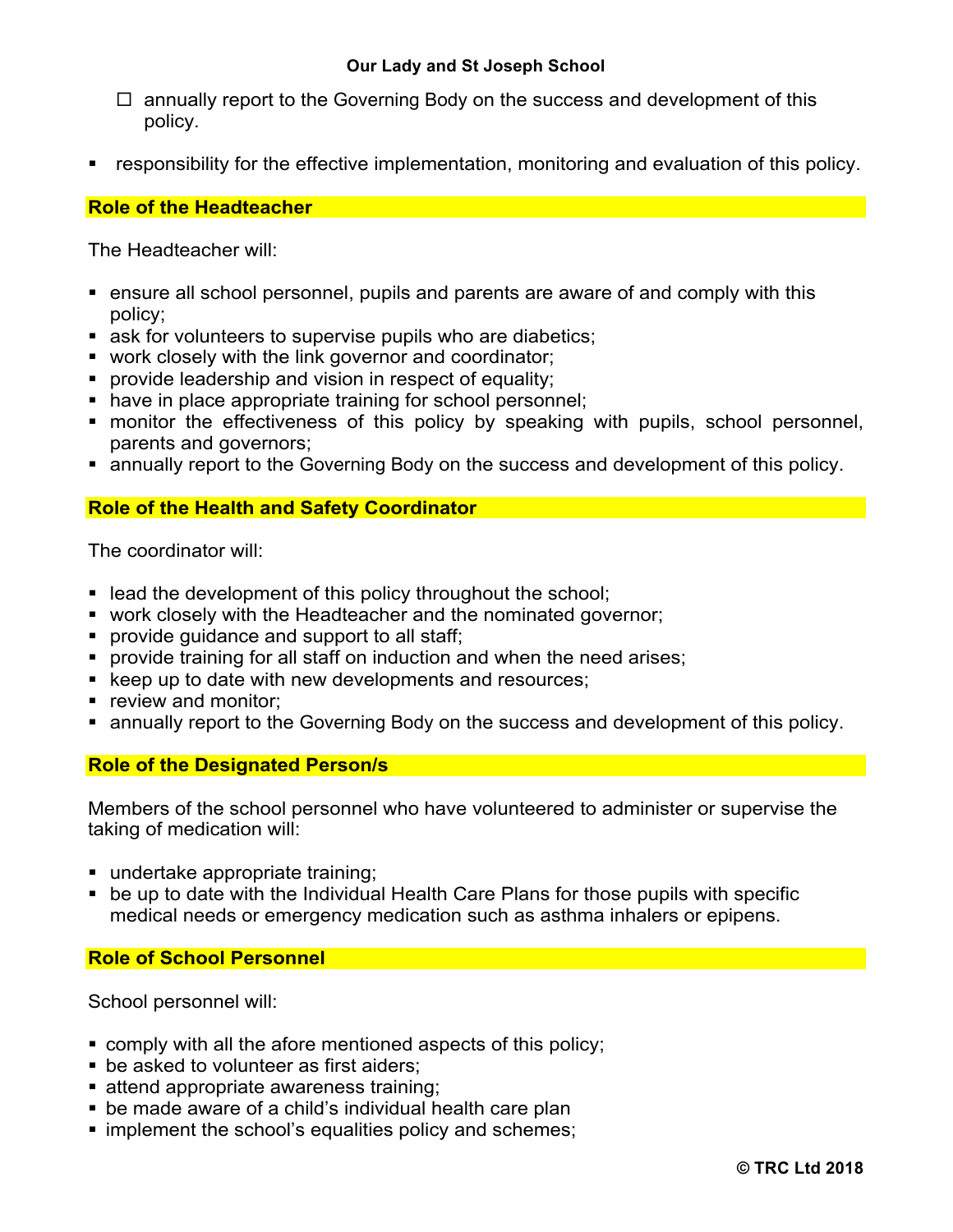- report and deal with all incidents of discrimination;
- attend appropriate training sessions on equality;
- § report any concerns they have on any aspect of the school community.

#### **Role of Parents**

Parents will:

- be made aware of this policy;
- take part in drawing up their child's health care plan;
- **provide written permission by completing the Medication Consent Form;**
- **provide sufficient medical information on their child's medical condition;**
- **•** provide the medication in its original container;
- provide sufficient medicine for the dosage to be given in school;
- ensure that the children attend annual or periodic diabetic health checks;
- be asked to take part periodic surveys conducted by the school;
- support the school Code of Conduct and guidance necessary to ensure smooth running of the school.

## **Role of Pupils**

Pupils will:

- be aware of and comply with this policy;
- be aware that some pupils may be diabetic and will learn about diabetes and its effects on people;
- treat others, their work and equipment with respect;
- support the school Code of Conduct and guidance necessary to ensure the smooth running of the school;
- liaise with the school council:
- take part in questionnaires and surveys.

### **Health Care Plans**

Health Care Plans will clearly outline the procedures for the designated person(s) to follow for each diabetic person and what needs to be done in the case of an emergency.

### **Training**

All school personnel:

- have equal chances of training, career development and promotion
- receive training related to this policy on induction which specifically covers:
	- $\Box$  All aspects of this policy
	- $\square$  Information about diabetes
	- $\Box$  Administering medication related to diabetes
	- $\Box$  Safe use and storage of medications
	- $\Box$  Dealing with emergencies related to diabetes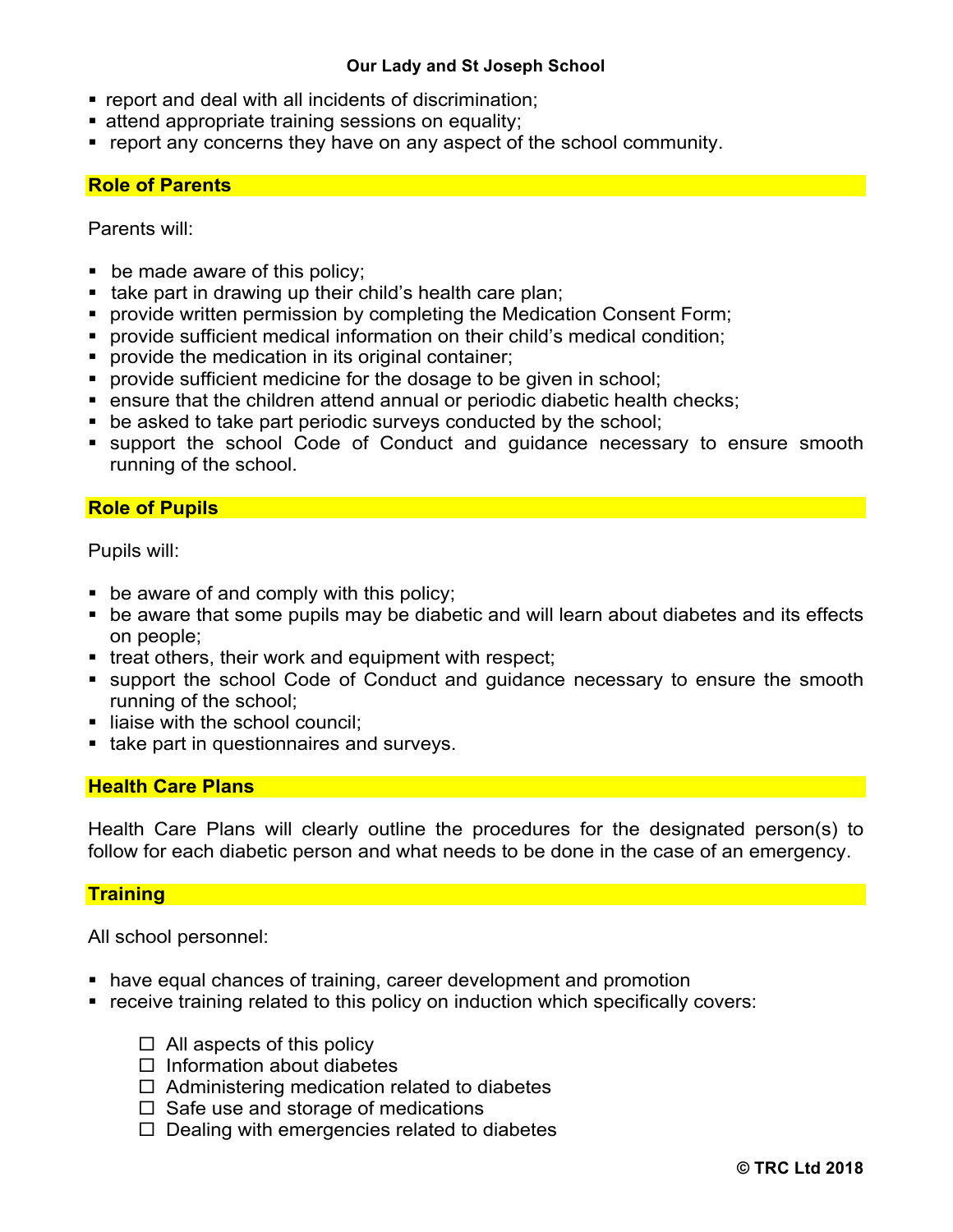- $\square$  Administering Medicines
- $\square$  Medical and First Aid
- $\square$  Sharps and Needles
- $\square$  Pastoral Care
- $\square$  Equal opportunities
- $\square$  Inclusion
- receive periodic training so that they are kept up to date with new information
- receive equal opportunities training on induction

## **Raising Awareness of this Policy**

We will raise awareness of this policy via:

- the School Handbook/Prospectus
- the school website
- the Staff Handbook
- meetings with parents such as introductory, transition, parent-teacher consultations and periodic curriculum workshops
- school events
- **meetings with school personnel**
- communications with home such as weekly newsletters and of end of half term newsletters
- reports such annual report to parents and Headteacher reports to the Governing Body
- information displays in the main school entrance

# **Equality Impact Assessment**

Under the Equality Act 2010 we have a duty not to discriminate against people on the basis of their age, disability, gender, gender identity, pregnancy or maternity, race, religion or belief and sexual orientation.

This policy has been equality impact assessed and we believe that it is in line with the Equality Act 2010 as it is fair, it does not prioritise or disadvantage any pupil and it helps to promote equality at this school.

### **Monitoring the Implementation and Effectiveness of the Policy**

The practical application of this policy will be reviewed annually or when the need arises by the coordinator, the Headteacher and the nominated governor.

A statement of the policy's effectiveness and the necessary recommendations for improvement will be presented to the Governing Body for further discussion and endorsement.

### **Linked Policies**

- Administering Medicines
- Food and Fitness